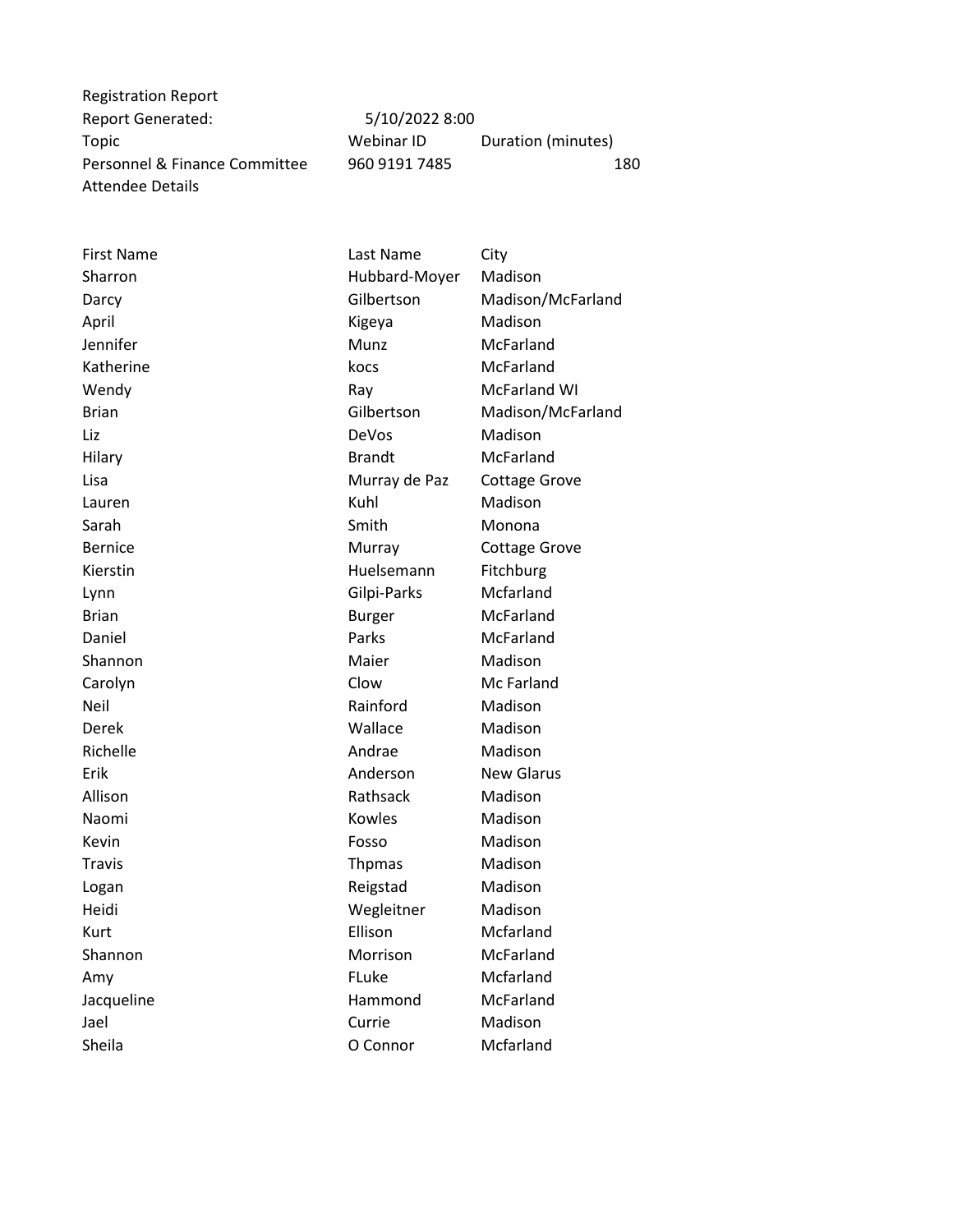Do you wish to provide public comment or register in support/opposition of an agenda item No, STOP and SUBMIT Registration form Yes, continue to next question Yes, continue to next question Yes, continue to next question Yes, continue to next question Yes, continue to next question Yes, continue to next question Yes, continue to next question No, STOP and SUBMIT Registration form Yes, continue to next question No, STOP and SUBMIT Registration form No, STOP and SUBMIT Registration form No, STOP and SUBMIT Registration form Yes, continue to next question Yes, continue to next question Yes, continue to next question Yes, continue to next question Yes, continue to next question No, STOP and SUBMIT Registration form No, STOP and SUBMIT Registration form No, STOP and SUBMIT Registration form No, STOP and SUBMIT Registration form No, STOP and SUBMIT Registration form No, STOP and SUBMIT Registration form No, STOP and SUBMIT Registration form No, STOP and SUBMIT Registration form No, STOP and SUBMIT Registration form No, STOP and SUBMIT Registration form No, STOP and SUBMIT Registration form Yes, continue to next question No, STOP and SUBMIT Registration form Yes, continue to next question No, STOP and SUBMIT Registration form No, STOP and SUBMIT Registration form Yes, continue to next question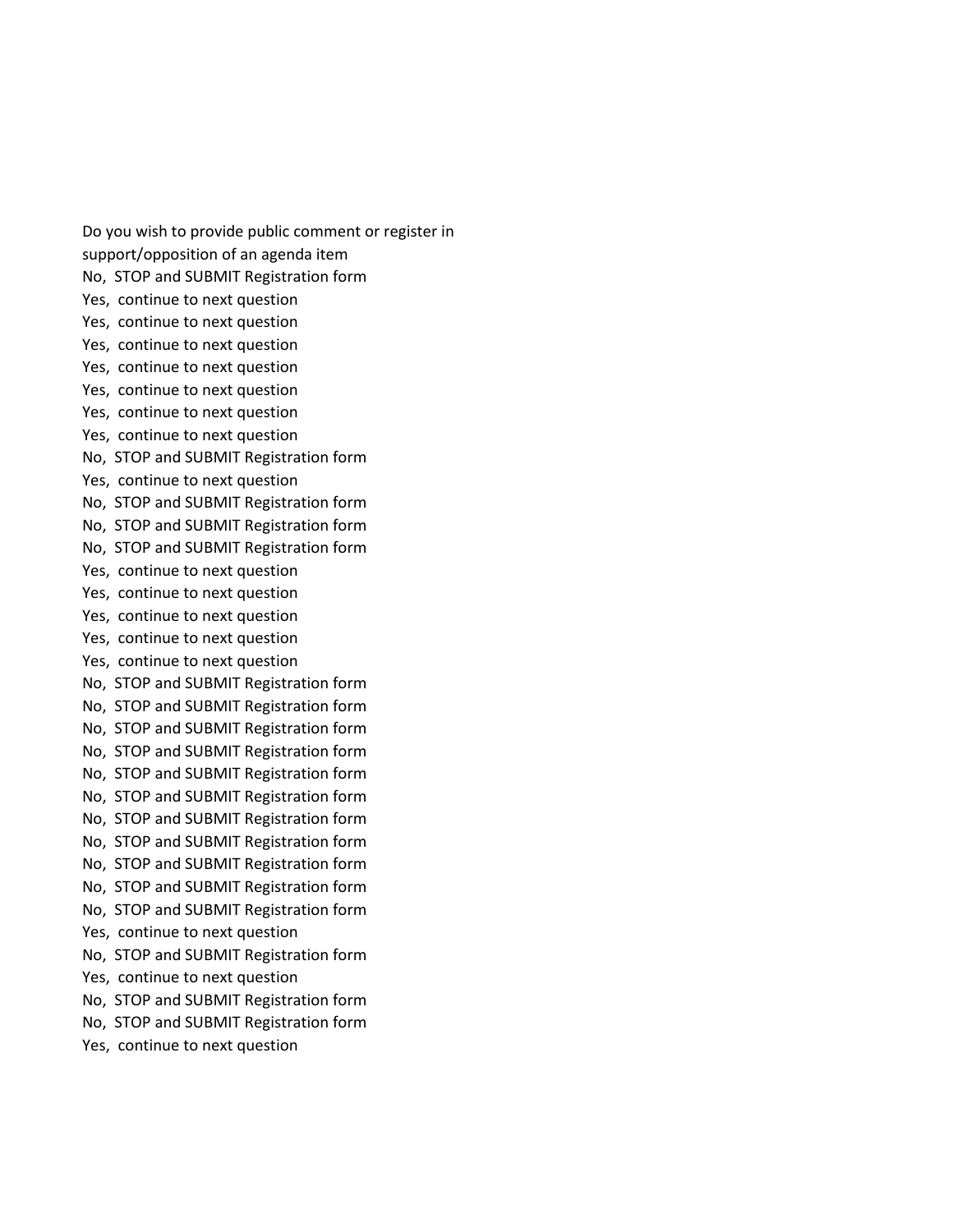Agenda Item (i.e. 2022 RES-123) Note: if you wish to register/speak on multiple items, enter ALL items here along with whether you support, oppose or are available for information only (i.e. 2022 RES-123, support)

2021 RES-440 Oppose 2021 RES-440; Oppose 2021 RES-442 2021 RES-440, Oppose 2021 RES-440 2021 RES 440 2021 RES-440, Oppose landfill expansion File # 2021 RES-440 File # 2021 RES-440 File # 2021 RES-440 – Please vote NO to Authorizing the Purchase of Yahara Hills Land for County Landfill

D4 Opposed to sale Yahara Hills Golf course landfill

2021 RES-442

Purchase of Yahara Hills Golf Course for Landfill

Strongly Oppose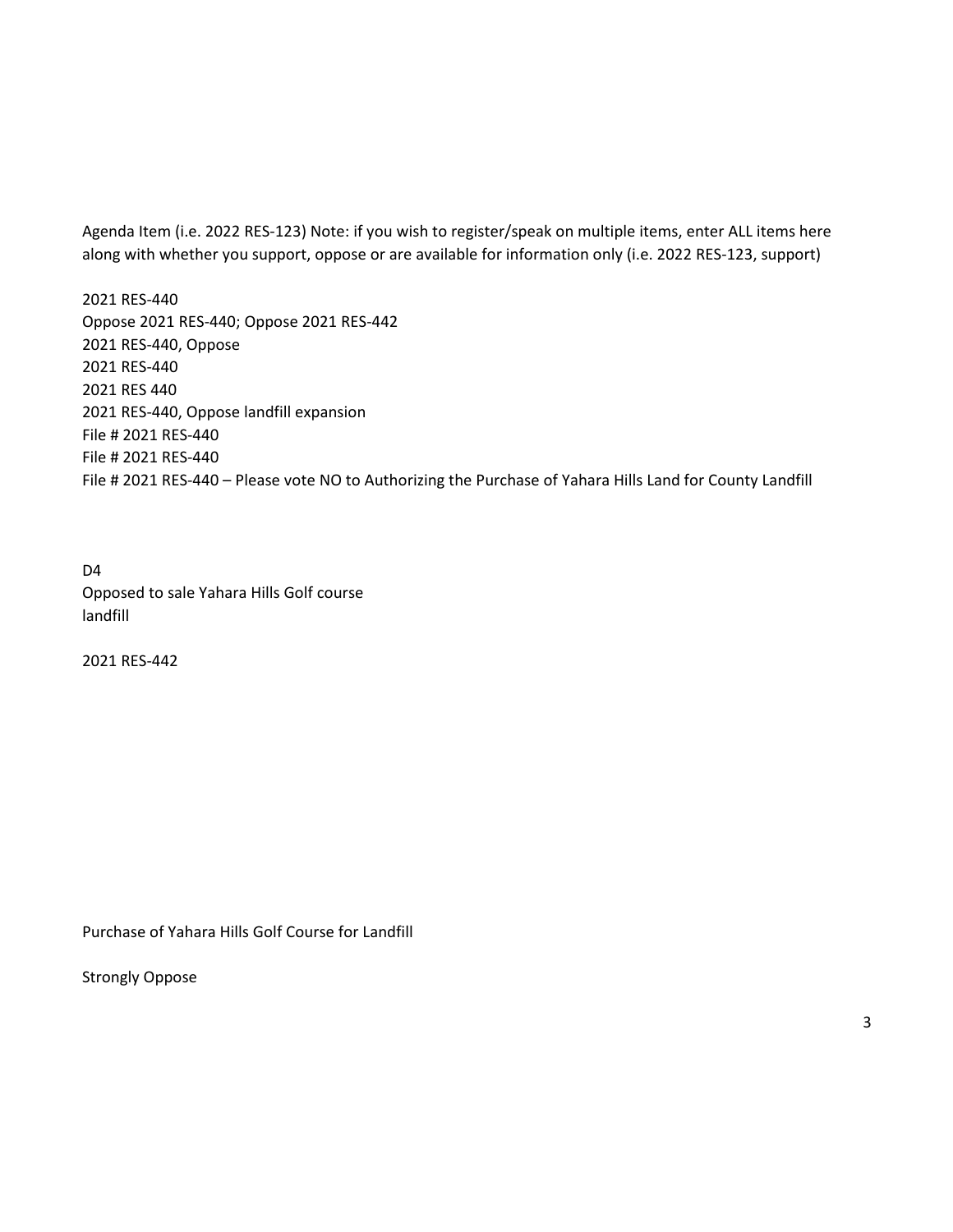Do you support or oppose the agenda item

Oppose

Registering for multiple Items - provide answer in previous answer

Oppose

Oppose

Oppose

Oppose

Oppose

Oppose Oppose

Oppose Oppose Oppose

Oppose

Support

Oppose

Oppose

Neither Support or Oppose Oppose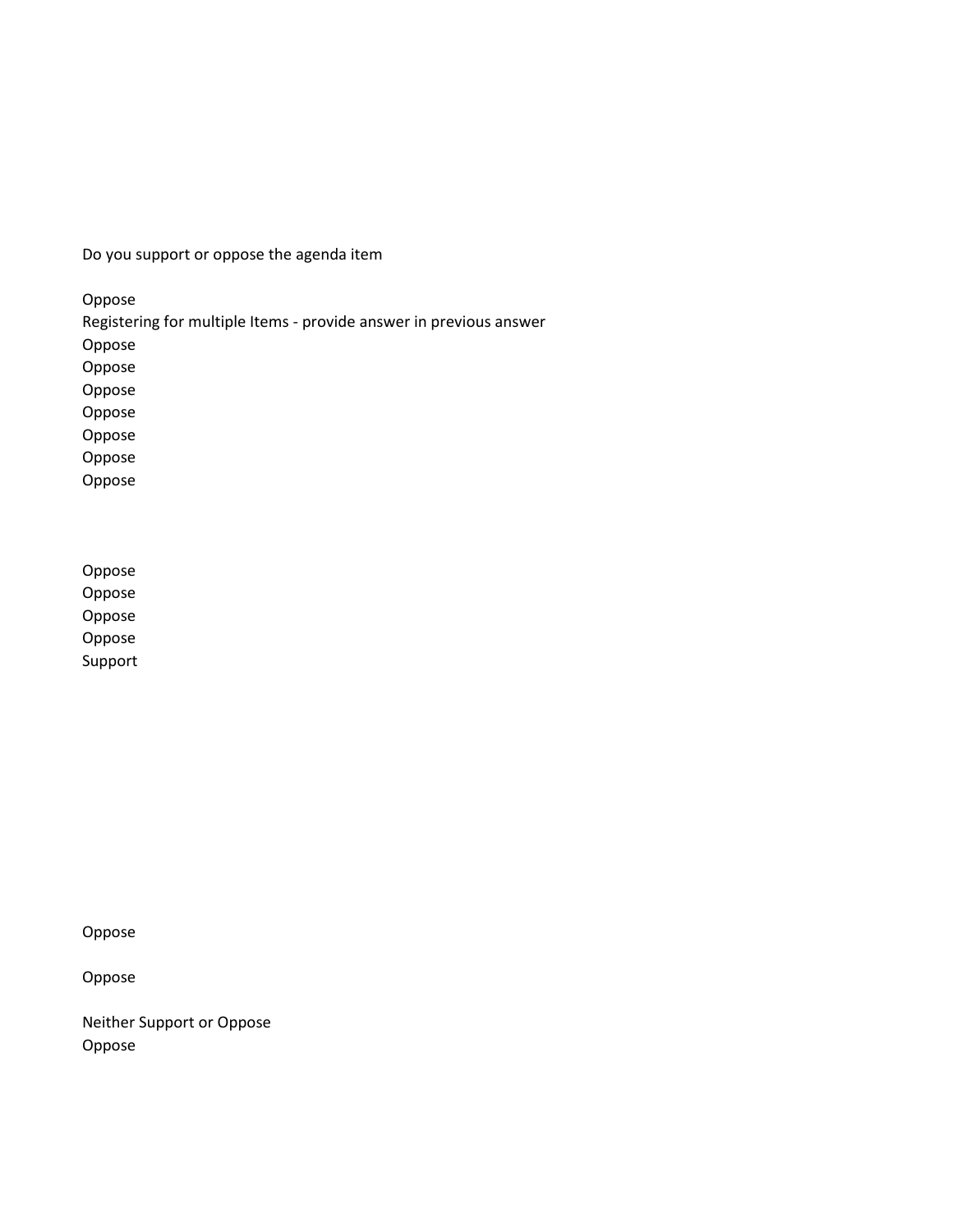Do you wish to speak?

No, I do not wish to speak I do not wish to speak, I am available to answer questions Yes, I want to speak Yes, I want to speak No, I do not wish to speak No, I do not wish to speak I do not wish to speak, I am available to answer questions No, I do not wish to speak I do not wish to speak, I am available to answer questions

No, I do not wish to speak No, I do not wish to speak No, I do not wish to speak Yes, I want to speak No, I do not wish to speak

Yes, I want to speak

No, I do not wish to speak No, I do not wish to speak